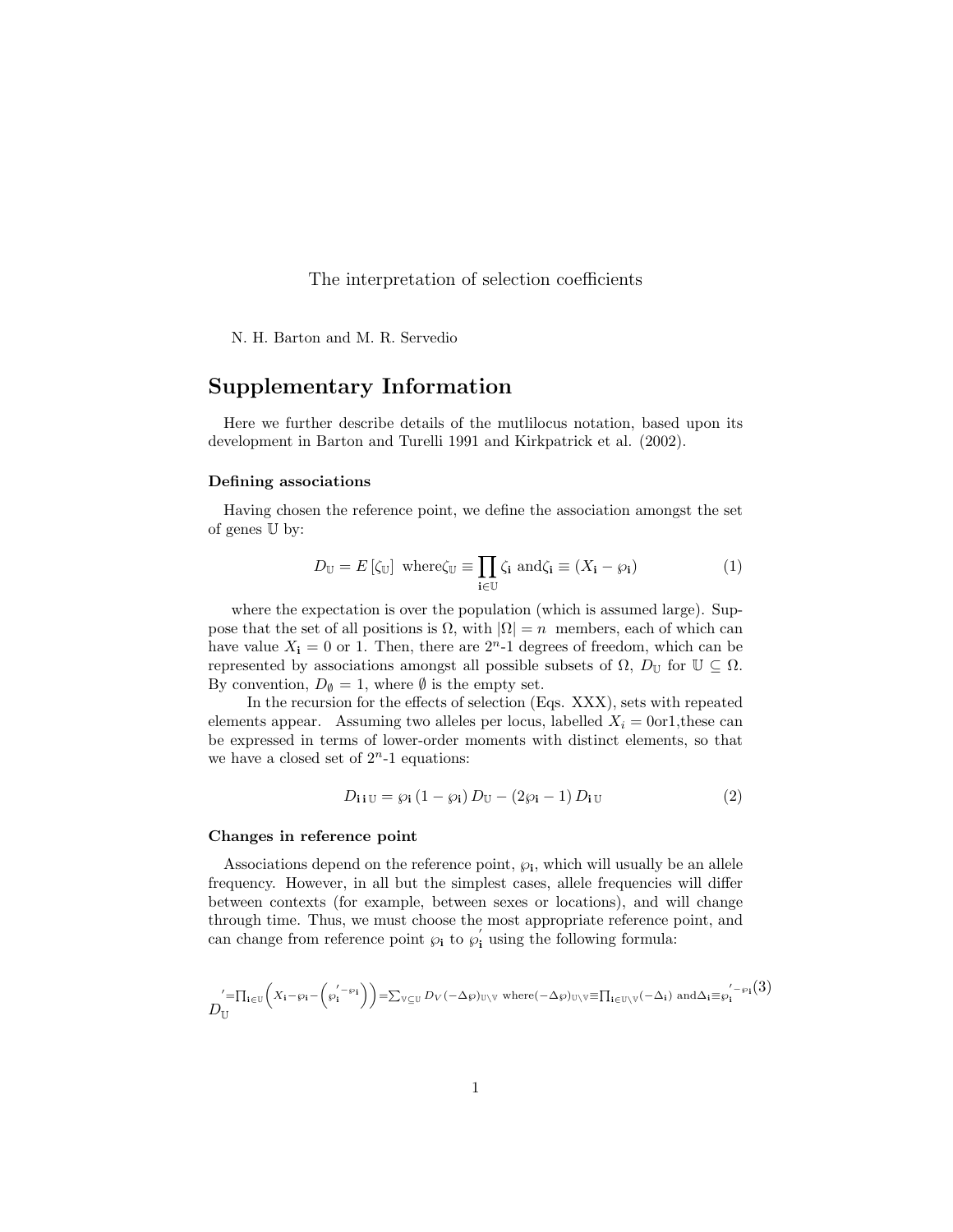and U\V denotes U, with the elements of V removed. For example,  $D'_{\mathbf{i}\, \mathbf{j}} =$  $D_{i,j} - \Delta_i D_j - D_i \Delta_j + \Delta_i \Delta_j$ . If the original reference point was equal to the original allele frequencies,  $\varphi_i = p_i = E[X_i]$ , then  $D_i = D_j = 0$ , and  $D'_{ij} =$  $D_{i,j} + \Delta_i \Delta_j$ ; the change to a new reference point has generated an association  $\Delta_i \Delta_j$ .

### Recombination

To complete the sexual life cycle, we represent recombination as a linear mixture of moments, using the BT notation. Defining  $r_{S,T}$  as the probability that a set  $U = ST$  is made up of S from the female parent, and T from the male parent, we have:

$$
D_U = \sum_{S \, T = U} r_{S,T} D_{S,T} \tag{4}
$$

This is a special case of transmission of genes from one context to another, without any genes being created or destroyed; conservative migration (i.e., migration that does not change overall allele frequencies) can be treated in a similar way. If transmission depends on genotype, then we can write  $r_{S,T}$  as a polynomial function of the  $\zeta$ ; this can be seen as a combination of selection with transmission, and includes both as special cases (Barton, 1995; Kirkpatrick et al., 2002).

#### Multiplicative selection on haploids

Multiplicative selection does not generate linkage disequilibria; yet, because we define fitness as a sum rather than a product, it does involve coefficients  $a_U$  for all sets of selected loci. Here, we show that the associations generated by multiplicative selection, relative to the initial allele frequencies, vanish when measured against the new allele frequencies. Let relative fitness be:

$$
\frac{W}{\overline{W}} = 1 + \prod_{i \in W} (1 + \beta_i \zeta_i) - E \left[ \prod_{i \in W} (1 + \beta_i \zeta_i) \right] = 1 + \sum_{U \subseteq W} \beta_U (\zeta_U - D_U) \tag{5}
$$

This can be written in the form of Eq. XXX by identifying  $a_U = \beta_U$ , where we define  $\beta_U \equiv \prod_{i \in U} \beta_i$ . At linkage equilibrium,  $D_U^{'=a_U D_U U = \beta_U p q_U}$ . However, there will also be changes in allele frequency,  $\Delta p_i = \beta_i p q_i$ , and so we must change the reference point to match the new allele frequencies. Substituting into Eq. XXX, and assuming linkage equilibrium, we see that all the terms cancel, so that the population stays at linkage equilibrium:

$$
D_{U}^{''} = \sum_{ST=U} (-\Delta p)_{S} D_{T}^{'= \sum_{ST=U} (\prod_{i \in S} (-\beta_{i} p q_{i})) (\prod_{i \in T} \beta_{i} p q_{i}) = 0(6)
$$

This proliferation of terms that all disappear suggests that the polynomial form of Eq. 1 is not the best way to represent the population, when selection is